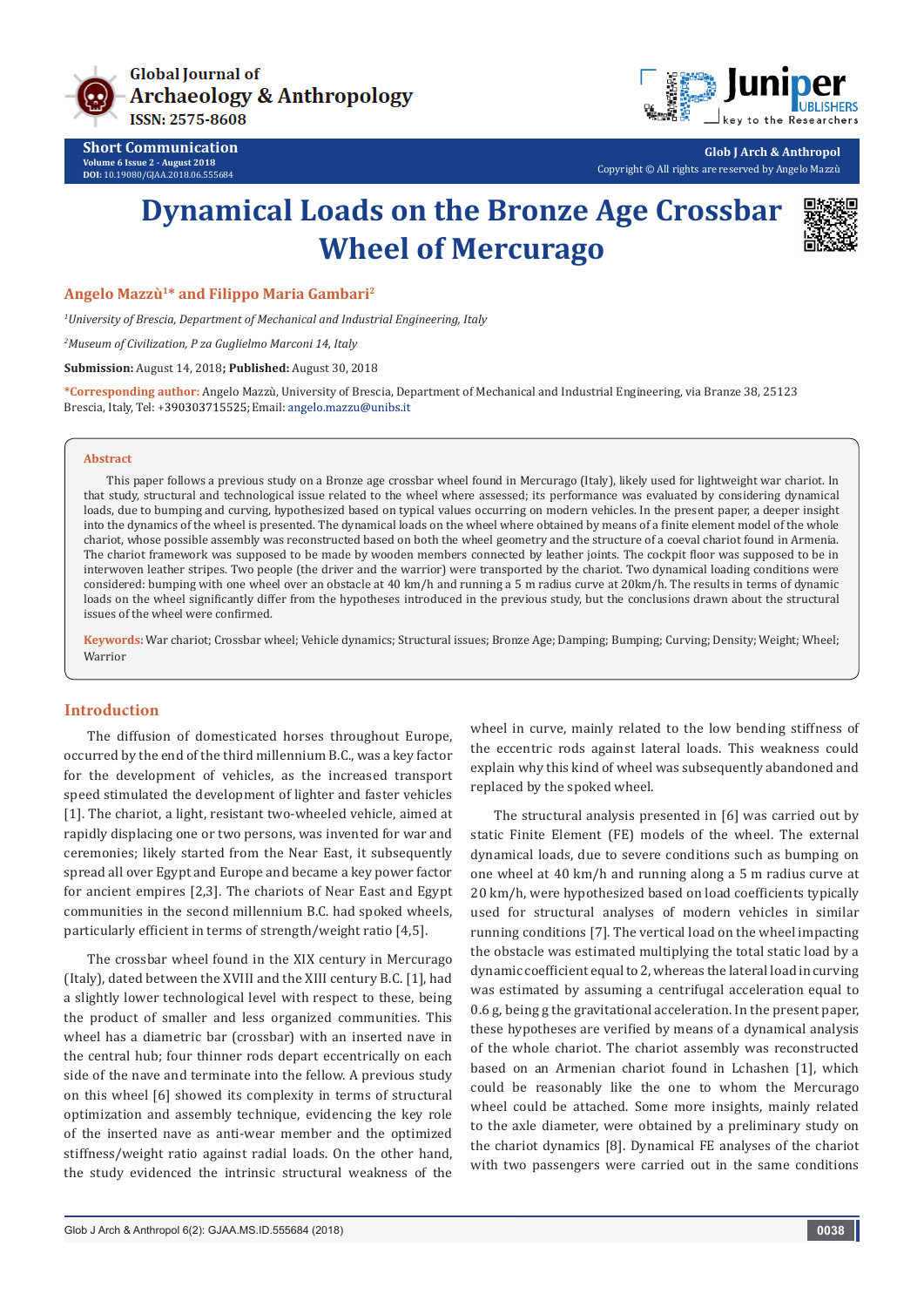hypothesized in [6] and the load exchanged by the wheels and the soil were evaluated.

## **FE Model**

The FE model of the chariot with two passengers is shown in Figure 1. The overall dimensions of the chariot are 1995 mm in width, 3295 mm in length and 1080 mm in height. The soil is simulated by a rigid surface with a half-spherical asperity of height 60 mm; the whole soil is fixed by constraining all degrees of freedom of its reference point. All the other members are modeled by solid linear tetrahedra or bricks depending on the geometry of the meshed part. The main chariot members (pole, wheels, axle, and cockpit framework) are supposed to be in wood, modeled as an elastic isotropic material with elasticity modulus  $E_w$ =11600 MPa, Poisson ratio  $n_w$ =0.3 and density  $r_{\rm w}$ =615 kg/m<sup>3</sup>; the elastic properties are the same as for the hardwood considered in [6] along the grain direction. As known, wood is an orthotropic material [9]; however, given the thinness of all members, they are supposed to work mainly in bending with the wood grains being strained along their longitudinal direction, therefore the orthotropic effect is considered negligible. The connections between the wood members, as well as the cockpit floor, are supposed to be in interwoven leather stripes. This material also is supposed to be elastic isotropic with elasticity modulus  $E_{L}$ =9000 MPa, Poisson ratio  $n_{L}$ =0.35 and density  $r_{L}$ =1000 kg/m<sup>3</sup>. The elastic properties were determined by imposing a maximum defection of the 5 mm thick cockpit floor of about 25 mm under the static load of the two passengers'

weight; the density was estimated based on the data published in [10]. A material damping with  $\alpha$  =2.5 and  $\beta$  =0 according to the Rayleigh model was added to the leather properties definition. The two passengers are modeled in isotropic elastic material as well, with  $E_n=1000$  MPa, Poisson ratio n<sub>p</sub>=0.3 and density  $r_{\rm p}$ =1250 kg/m<sup>3</sup>. The elastic properties are arbitrary, as only the inertial effect of the passengers is of interest for the simulation. The density is such that the mass of each passenger is 80 kg; the overall mass of the chariot with the passengers is 202 kg. "Tie" type constraints are imposed at the interfaces between the leather connections and the pole, the axle and the cockpit; frictionless contact is imposed between the axle and the internal surfaces of the nave, as well as between the passengers and the cockpit; contact with coefficient of friction f=0.5 is imposed between the wheel rims and the soil. A horizontal rectilinear displacement corresponding to a traveling speed of 40 km/h was imposed at the front end of the pole in one-wheel bumping simulations; the same velocity was imposed as initial condition to all the members, in addition to a coherent rotational speed of the wheels. A curvilinear displacement along a circumference of radius 5 m corresponding to a tangent speed of 20 km/h was imposed to the pole end in the curving simulations; a rectilinear speed of 20 km/h, with coherent rotational speed of the wheels, was imposed as initial condition to all the members. Gravity was imposed to the whole model. Automatic mass scaling was allowed for speeding up the simulation; a maximum increment of 16.8% of the whole model mass was obtained during the simulation, which was considered acceptable.



#### **Results**

The maximum values of the dynamical loads on the vehicle, in terms of multiples of the gravity acceleration, were derived from the reaction forces of the fixed reference point of the soil (Figure

2). The maximum vertical dynamic load in one-wheel bumping resulted equal to about 11 g, whereas the lateral dynamic load in curving resulted equal to about 0.35 g. Comparing these results with the estimated dynamic coefficients assumed in [6],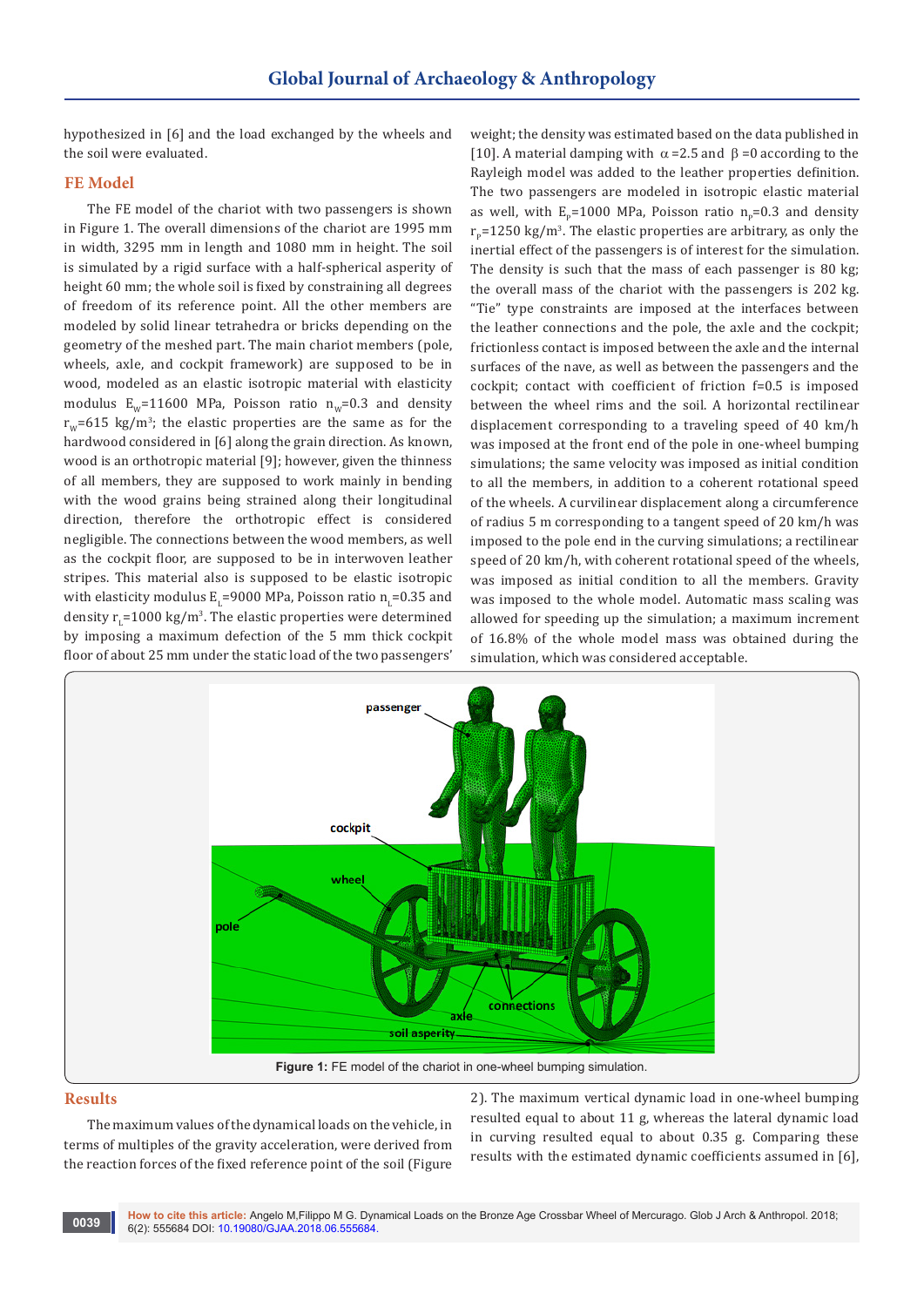it is evident that in the previous work the loads in one-wheel bumping were underestimated by a factor of about 5.5, whereas in curving they were overestimated by a factor of about 1.7. The former factor shows that the criteria used for modern vehicles do not work well for ancient chariots, mainly due to their much less efficient suspension systems. On the contrary, the hypotheses previously assumed for lateral acceleration are acceptable as a higher bound.



Despite this difference between the assumed and calculated dynamical loads, the conclusions drawn about the structural issues of the Mercurago wheel in [6] are still valid. In fact, it was calculated that in condition of one-wheel bumping the overall wheel structure was largely in safety, by a factor much higher than the error on the input vertical load. It is confirmed that in this condition only local damage at the wheel rim surface could occur. On the other hand, in curving the eccentric rods were individuated as the weakest element of the wheel: this conclusion can be confirmed even though the updated lateral loads are lower than initially assumed.

## **Conclusion**

A Finite Element model of a Bronze Age war chariot transporting two passengers was built for studying the dynamical loads on the Mercurago crossbar wheel. The structural issues of this wheel were assessed in a previous study by estimating the external dynamical loads by means of multiplying coefficients of the total wheel static load typical of modern vehicles. The chariot model was simulated in condition of one-wheel bumping and curving.

The obtained dynamic loads on the wheel resulted significantly different from the ones assumed in the previous study: the vertical load in one-wheel bumping resulted about 5.5 times higher than previously estimated, whereas the lateral load in curving resulted about 1.7 times lower than previously estimated. The former result is due to the lower efficiency of the ancient suspension system with respect to modern ones, whereas the second result shows that the previous assumption was acceptable. Despite the difference between the assumed and

calculated dynamic loads, the conclusions drawn in the previous work about the structural issues of the wheel are confirmed.

#### **References**

- 1. Piggott S (1983) The earliest Wheeled Transport-From the Atlantic Coast to the Caspian Sea. Cornell University Press, New York, USA.
- 2. [Rossi C, Chondros TG, Milidonis KF, Savino S, Russo F \(2016\) Ancient](https://link.springer.com/article/10.1007/s11465-015-0358-6)  [road transport devices: developments from the Bronze Age to the](https://link.springer.com/article/10.1007/s11465-015-0358-6)  [Roman Empire. Front Mech Eng 11\(1\): 12-25.](https://link.springer.com/article/10.1007/s11465-015-0358-6)
- 3. [Sandor BI \(2004\) The rise and decline of the Tutankhamun-class](https://onlinelibrary.wiley.com/doi/abs/10.1111/j.1468-0092.2004.00207.x)  [chariot. Oxf J Archaeol 23\(2\): 153-175.](https://onlinelibrary.wiley.com/doi/abs/10.1111/j.1468-0092.2004.00207.x)
- 4. [Sandor BI \(2004\) Tutankhamun's chariots: secret treasures of](https://onlinelibrary.wiley.com/doi/abs/10.1111/j.1460-2695.2004.00779.x)  [engineering mechanics. Fatigue Fract Eng Mater Struct 27: 637-646.](https://onlinelibrary.wiley.com/doi/abs/10.1111/j.1460-2695.2004.00779.x)
- 5. [Rovetta A, Nasry I, Helmi A \(2000\) The chariot of the Egyptian Pharaoh](https://www.sciencedirect.com/science/article/pii/S0094114X9900049X)  [Tut Ankh Amun in 1337 BC. kinematics and dynamics. Mech Mach](https://www.sciencedirect.com/science/article/pii/S0094114X9900049X)  [Theory 35: 1013-1031.](https://www.sciencedirect.com/science/article/pii/S0094114X9900049X)
- 6. [Mazzù A, Gambari FM, Bodini I, Pasinetti S, Sansoni G \(2017\) An](https://www.sciencedirect.com/science/article/pii/S2352409X17301931)  [engineering investigation on the Bronze Age crossbar wheel of](https://www.sciencedirect.com/science/article/pii/S2352409X17301931)  [Mercurago. J Archaeol Sci Rep 15: 138-149.](https://www.sciencedirect.com/science/article/pii/S2352409X17301931)
- 7. Brown JC, Robertson J, Serpento ST (2002) Motor Vehicle Structures - Concepts and Fundamentals. Butterworth Heinemann, Oxford, UK.
- 8. [Mazzù A, Gambari FM, Uberti S, Bodini I, Pasinetti S, et al. \(2018\) An](http://iopscience.iop.org/article/10.1088/1757-899X/364/1/012016)  [engineering study of a Bronze Age war chariot. IOP Conf. Ser.Mater Sci](http://iopscience.iop.org/article/10.1088/1757-899X/364/1/012016)  [Eng 364: 012016.](http://iopscience.iop.org/article/10.1088/1757-899X/364/1/012016)
- 9. Green DW, Winandy JE, Kretschmann D (1999) Mechanical properties of wood. In: Wood Handbook-Wood as an Engineering Material. Gen. Tech. Rep. FPL-GTR-113 U.S. Department of Agriculture, Forest Service, Forest Products Laboratory, Madison, Wisconsin, USA.
- 10. Yu W (2013) The Mechanical Properties of Leather in Relation to Softness. UMI Dissertation Publishing ProQuest LLC, Ann Arbor, MI, **IISA**